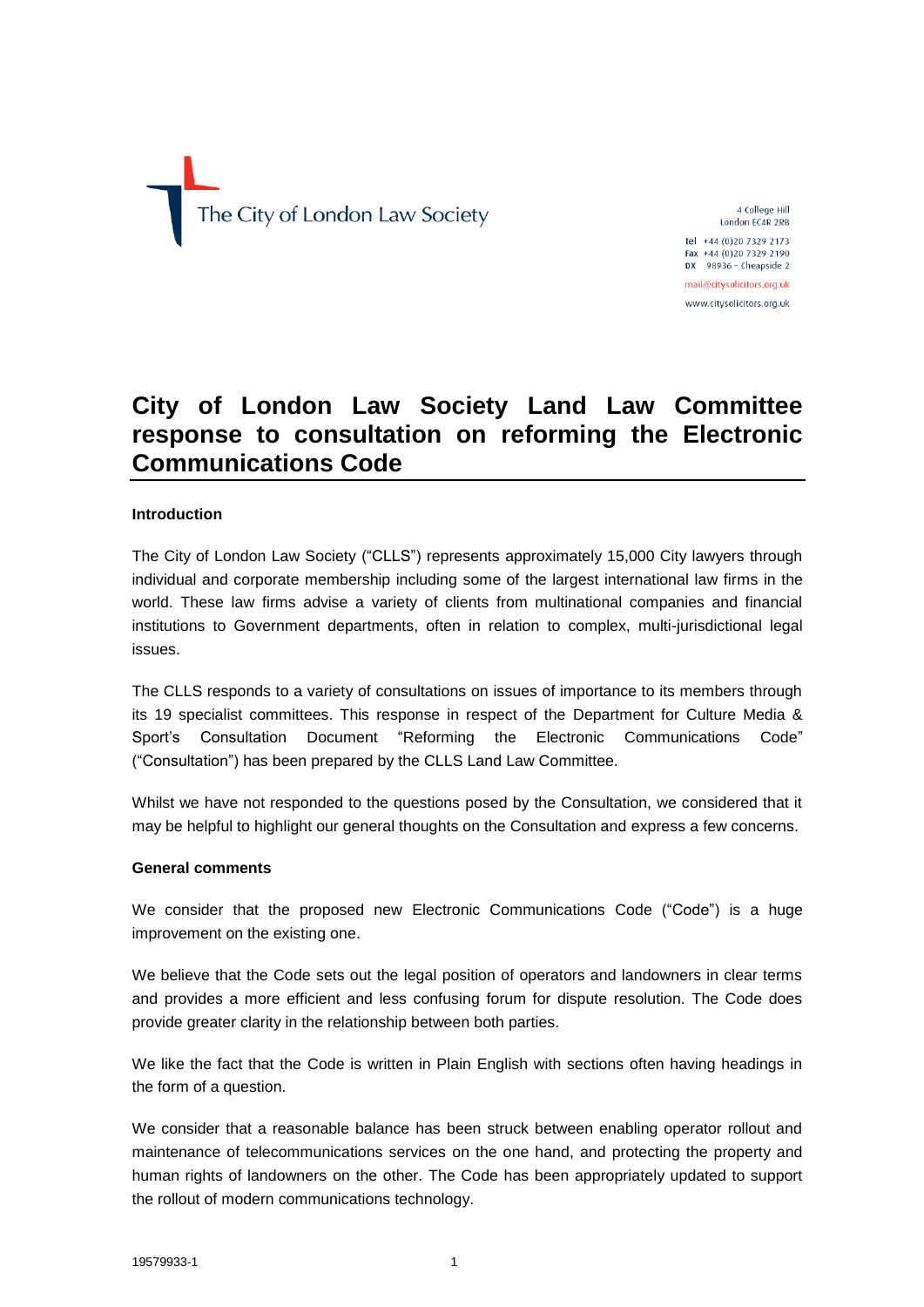The greater clarity in the Code is more likely to reduce bureaucracy and legal and other costs.

Since we represent both landowners and operators, we will not be commenting on some of the more contentious areas such as valuation, although the Government acknowledges that operators under the new Code are likely to pay out less for wayleaves. This is consistent with the Government's desire to encourage the rollout of modern infrastructure referred to below.

We note the Government's acknowledgement that the overall impacts of the Code benefit operators more than landowners and can understand the logic that operators are the focus of the Government proposal to reduce the barriers to infrastructure investment. If the Code's changes weakened operators' negotiating position on balance, this would increase the costs of infrastructure and the provision of telecommunications services would not increase, and there may also be a consequential adverse impact on consumers.

We do believe, however, that the protections for landowners under the new Code have been clarified and strengthened in some ways. So although, ultimately, the new Code may be seen as operator friendly, it is still reasonably balanced.

#### **Code/1954 Act/1987 Act/2002 Act interaction**

A key problem with the current Code is the awkward interaction between the Code and Part 2 of the Landlord and Tenant Act 1954 in relation to seeking to recover possession of land. We are pleased with the new Code's treatment of the position, which we believe should alleviate most of the practical difficulties in obtaining possession caused by competing requirements in the Landlord and Tenant Act 1954 and the current Code.

It is also sensible to provide that the conferring of a Code right is not a "relevant disposal" for purposes of tenants' right of first refusal under the Landlord and Tenant Act 1987. This has caused problems in practice in terms of enabling tenants to veto landlords' arrangements with Code operators and the clarity in the new Code that the 1987 Act will not apply is to be welcomed.

In terms of the changes to the Land Registration Act 2002, it is provided that a Code right is an unregistered interest which overrides first registration or registered dispositions, as the case may be, except where the right is conferred by a lease. We consider that this is a logical treatment. If the Code right is contained in the lease, the land registration rules as to registration of the lease in order to gain priority should apply, as is provided for in the new Code. If the Code right is not contained in a lease, it is sensible that it should be an interest with overriding status, thereby avoiding the need to determine whether the Code right is an easement requiring registration or a wayleave.

## **Conferring of Code rights**

In terms of the Court's power to impose an agreement on a landlord, we consider that it is fair to provide that an order may not be made if the court thinks that the relevant person intends to redevelop all or part of the land to which the Code right would relate or any neighbouring land, and could not reasonably do so if the order were made.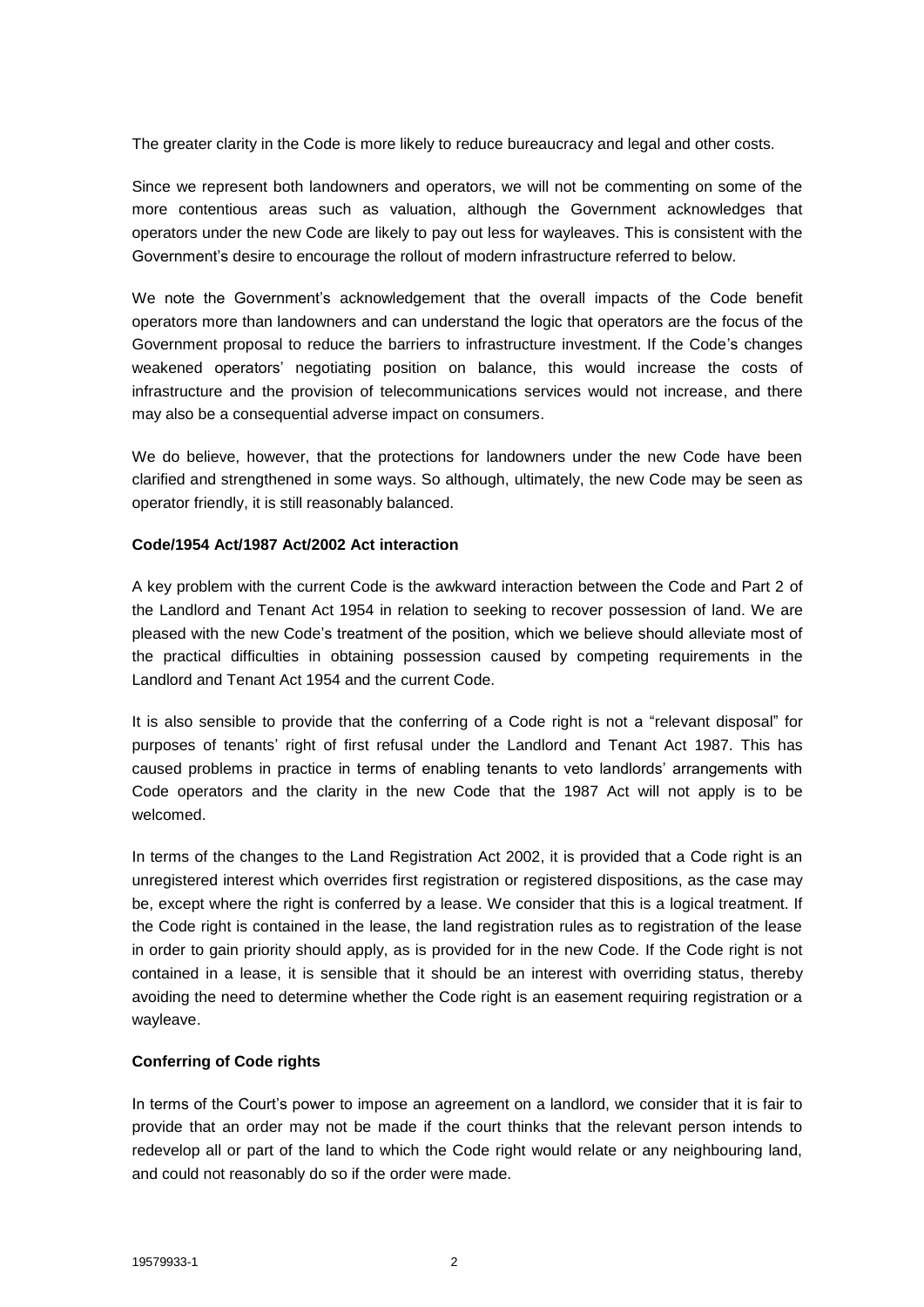## **Assignment/sharing/upgrading rights**

The wider rights for operators to assign, share or upgrade (including not having to pay for this) are clearly beneficial to operators, although this may in part be justified by avoiding adverse impact on services in the event of a merger or acquisition. We note that there is some protection for landowners on sharing and upgrading apparatus where there is an impact (burden or visual) on the landowner.

## **Continuation of Code rights and bringing agreement to an end**

The provisions in the new Code for continuation of Code rights and bringing an agreement to an end are clearer than under the current Code. If the landowner wishes to bring the agreement to an end, because they intend to redevelop all or part of the land to which the agreement relates or any neighbouring land, and could not reasonably do so unless the agreement comes to an end, this must be specified in the relevant notice to end the agreement. If, ultimately, this ends up in court and the court decides that the landowner has established the redevelopment (or other) ground, the court must order that the agreement comes to an end. This appears to provide greater certainty for landowners who, for example, wish to redevelop, as compared to the current process under paragraph 20 or 21.

## **Moving and Removing Electronic Communications Apparatus**

While there has been some confusion with the current Code concerning the interaction between paragraphs 20 and 21, paragraph 20 has proved to be very useful to landowners in terms of providing the right to "lift and shift" apparatus in the case of an improvement. There is some concern about its removal under the new Code. However, the landowner will be comforted by some of the procedural protections in the new Code including those mentioned above.

## **Dispute Resolutions**

The shifting of the forum for settling disputes under the current Code from the County Court, the Lands Chamber of the Upper Tribunal or through arbitration (depending on the subject matter of the dispute) to the Lands Chamber of the Upper Tribunal and arbitration under the new Code will be less confusing for operators and landowners alike.

We note that the Tribunal's ability to grant interim access for a Code operator to begin the installation of apparatus on land before Code rights have been formally agreed, or imposed by the Tribunal, while reducing delay in certain circumstances, does weaken landowners' negotiating position. However, we also note the Government's view that there is an overall economic benefit.

We welcome the introduction of standard forms for giving notices on the part of landowners and operators as making matters clearer and reducing the risk of disputes.

## **Code rights**

Landowners will be reassured by the clear provision under the new Code that existing rights do not become Code rights if an operator is later granted Code operator status.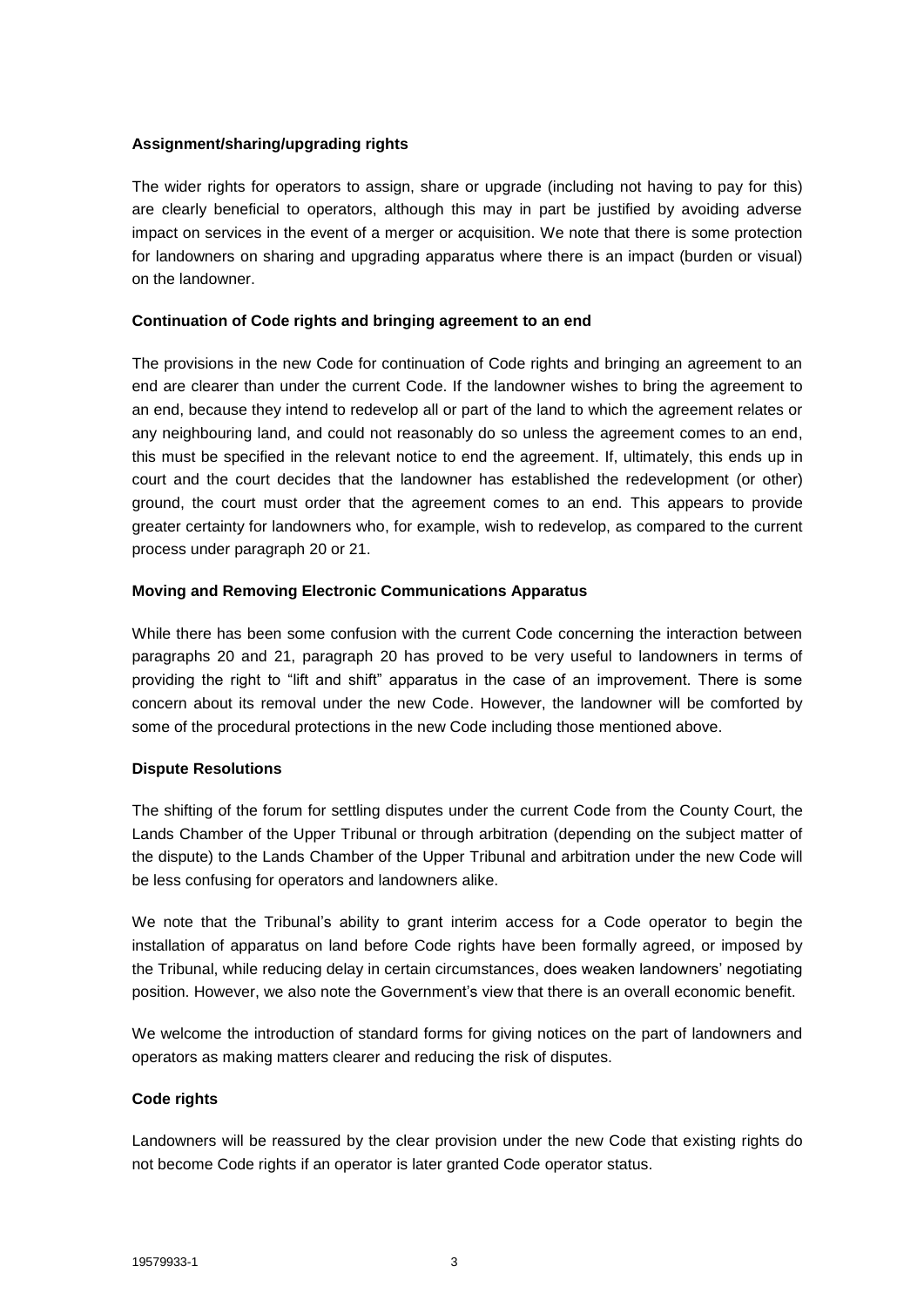#### **Contracting out of Code rights**

One area of concern is the provision that large chunks of the Code (covering issues such as assignment of Code rights and upgrading and sharing of apparatus; termination of agreements; and rights to require removal of apparatus) cannot be contracted out by agreement between the parties. While this is intended to ensure that the Code will be the foundation that enables infrastructure rollout, it does impinge on the freedom to contract between operators and landowners (and in particular between operators and operators) and their ability (as informed and usually legally advised parties) to make their own mind up on the specifics of their bargain. In that regard, we note that under the current Code there appears to be much greater flexibility to contract out. As most parties to Code agreements will be commercial parties, legally advised, we would encourage the Government to consider repeating the Landlord and Tenant Act 1954 contracting out process within the Code.

#### **Transitional arrangements**

We agree with the Government's general view that the new Code will only apply to new agreements and will not be applied retrospectively to interfere with existing arrangements made under the current Code. Great care should be taken not to interfere with established bargains.

#### **Conclusion**

Whilst we have raised a few concerns above, our overall view is to welcome the new Code as a great improvement on the current one in terms of its greater clarity and future proofing. The new Code clearly favours operators (which is the Government's design), but it does provide clearer and in some cases better protections for landowners than under the current Code.

Jackie Newstead, Hogan Lovells International LLP Chairman

22<sup>nd</sup> April 2015

#### © CITY OF LONDON LAW SOCIETY 2015

All rights reserved. This paper has been prepared as part of a consultation process. Its contents should not be taken as legal advice in relation to a particular situation or transaction.